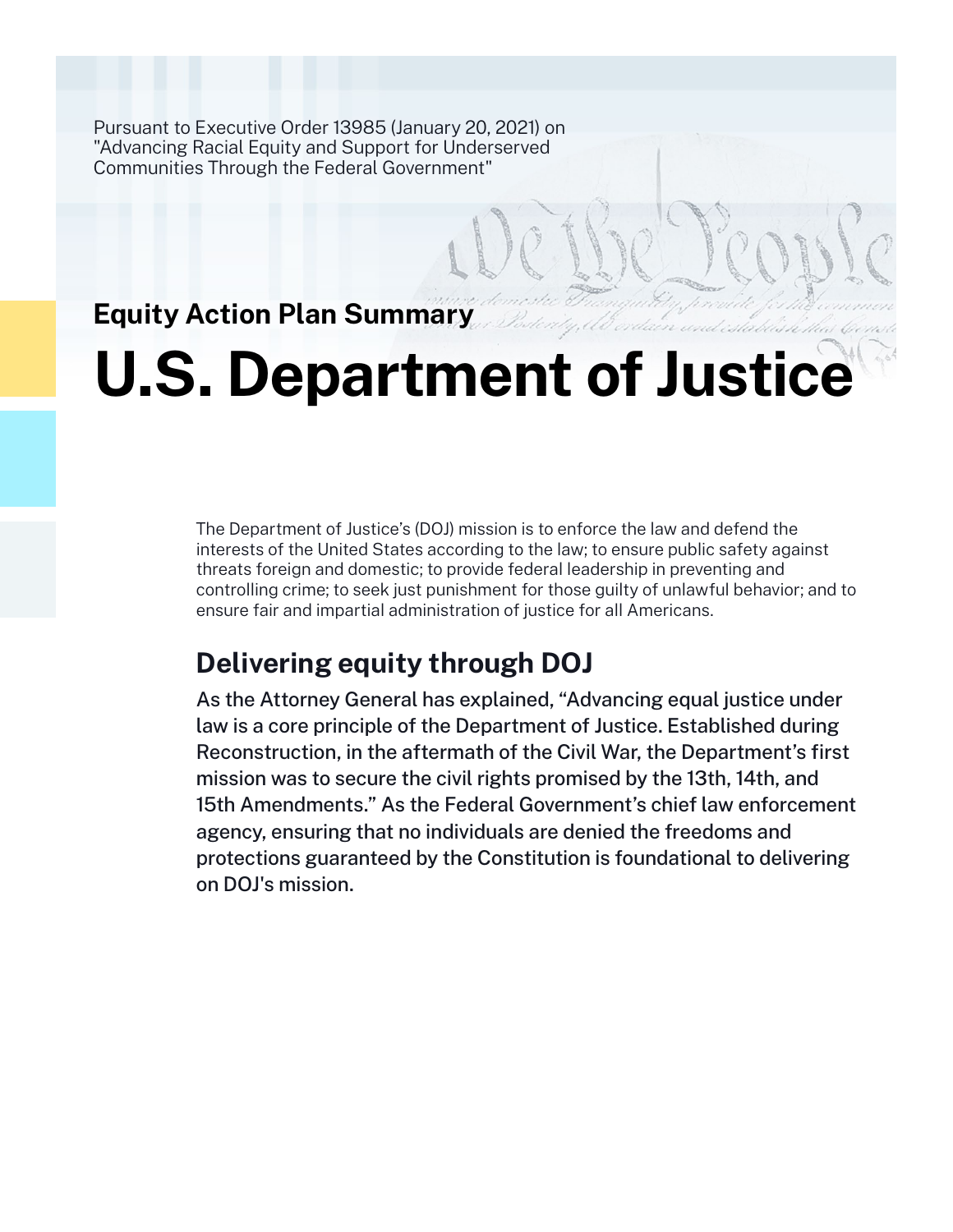# **New strategies to advance equity**

## **Embed equity considerations in financial assistance programs**

DOJ leadership will work with heads of grantmaking components, the Civil Rights Division, and other relevant components to review program authorities and solicitations and identify opportunities to add or expand equity considerations in application materials, review criteria, data requests, and performance measures. Such equity considerations could include identifying disparities in access to federally funded services and benefits, particularly by historically underserved and marginalized populations; proposing strategies to reach or serve those populations; addressing barriers to services; and evaluating uses of funds against demographic data. Equity considerations will be tailored to address the particular objectives of each program and the needs of the communities being served by those programs.

# **Improve access to grants for culturally specific, communitybased organizations**

Culturally specific, community-based organizations are more likely to understand the complex challenges that victims from their communities face when attempting to access services. But culturally specific service providers have too often been unable to access substantial federal grants. As a consequence, victims who need services may remain unserved or underserved. The Office of Violence Against Women (OVW) will implement strategies to increase successful applications from culturally specific, community-based organizations, including through conducting targeted outreach to increase applications from those organizations; recruiting peer reviews from those organizations; providing capacity-building training to organizations that may be unfamiliar with the federal grantmaking process; and identifying potentially unnecessary requirements that may function to present undue barriers to culturally specific, communitybased organizations. Moreover, the Office of Justice Programs is exploring methods to streamline the application process for community-based organizations, which are often led by stakeholders in underserved communities, to access community violence intervention funds.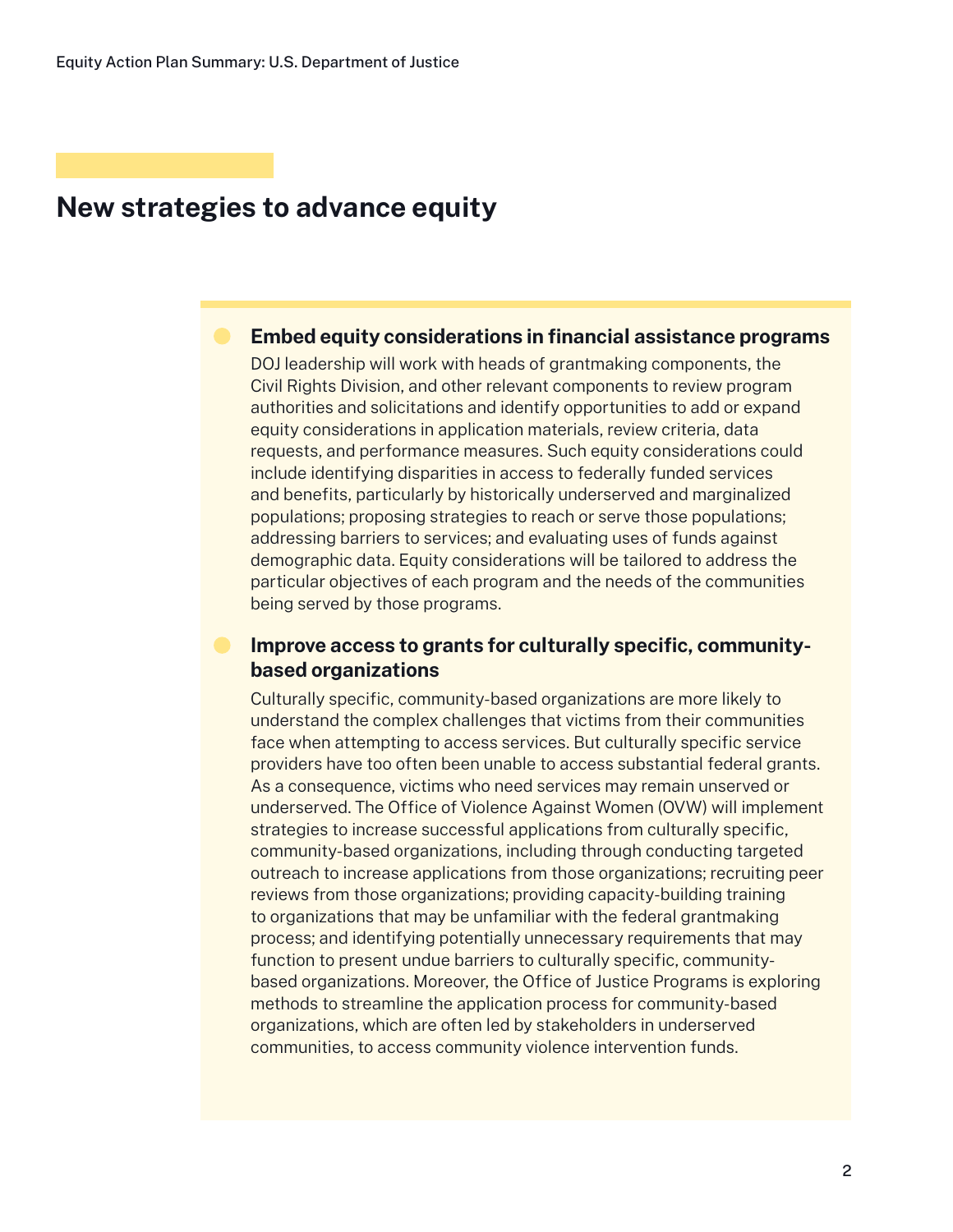New strategies to advance equity

# **Improve access for communities with limited English proficiency**

Timely and accurate communication with the public is essential to the Department's mission to ensure public safety, provide federal leadership in preventing and controlling crime, and promote the fair and impartial administration of justice. Yet language barriers often prevent many communities from understanding their rights, reporting crimes, or otherwise having full and equal access to the Department's services and resources. To address this barrier, the Department will work to ensure that DOJ employees have the resources and guidance they need to better receive complaints and otherwise engage with the approximately 25.6 million individuals with limited English proficiency. The Department will also improve language access to increase this underserved population's knowledge of Departmental programs, including its efforts to combat hate crimes, seek environmental justice, and prevent discrimination.

## **Engage with underserved communities more effectively**

Effective engagement is critical in ensuring that communities have equitable access to, and benefit from, DOJ's services. Engagement also helps ensure that Department work is community-centered. To these ends, the Justice Department seeks to improve its understanding of the interests, needs, and perspectives of marginalized and underserved communities; strengthen and increase public confidence and trust in the Department; and promote greater understanding of the Department's programs and services by engaging with stakeholders more regularly and more meaningfully. Among other things, such engagement will help to ensure that law enforcement serves the needs of the communities it is sworn to serve; increase reporting of crimes and hate incidents; improve witness cooperation and participation in the justice process; ensure appropriate consideration of the needs of victims; improve the dissemination of important information, resources, programs, and services; and enhance public trust and public safety.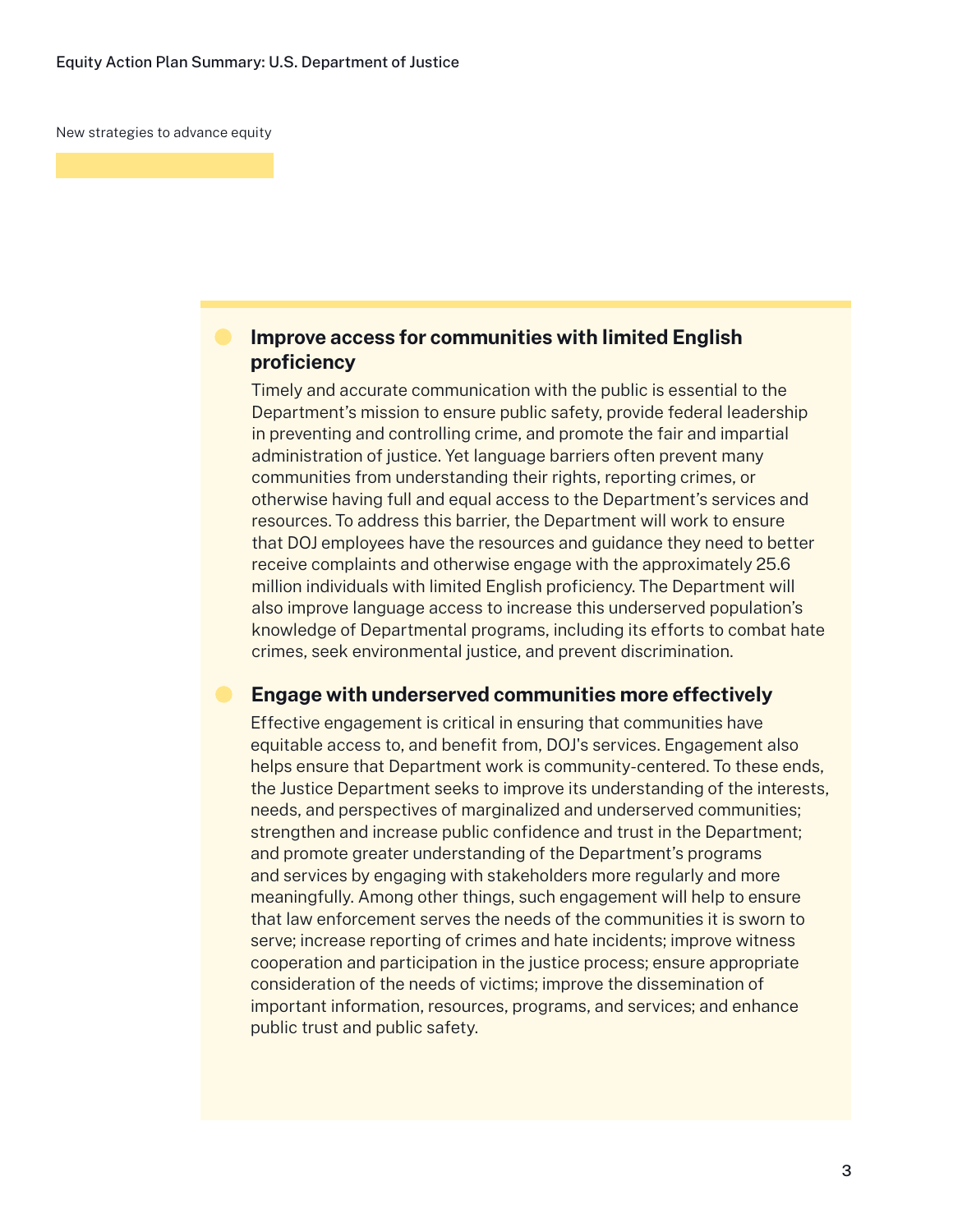New strategies to advance equity

# **Pursue opportunities to direct contracts to Historically Underutilized Business Zones (HUBZones)**

Each fiscal year, the Department obligates approximately \$8.5 billion in contracts to support its many missions. The Department has a statutory goal of awarding at least 3% of federal contract dollars to Historically Underutilized Business Zones (HUBZone) certified companies each year. While the Department has made progress toward this goal, it has not yet met it. HUBZone firms have had relatively few contracting opportunities to pursue work at the Department. As a result, disadvantaged and HUBZone firms have been underrepresented in the Department's contracts. The Department will work to identify contracting opportunities for which disadvantaged businesses located in HUBZone communities may compete exclusively.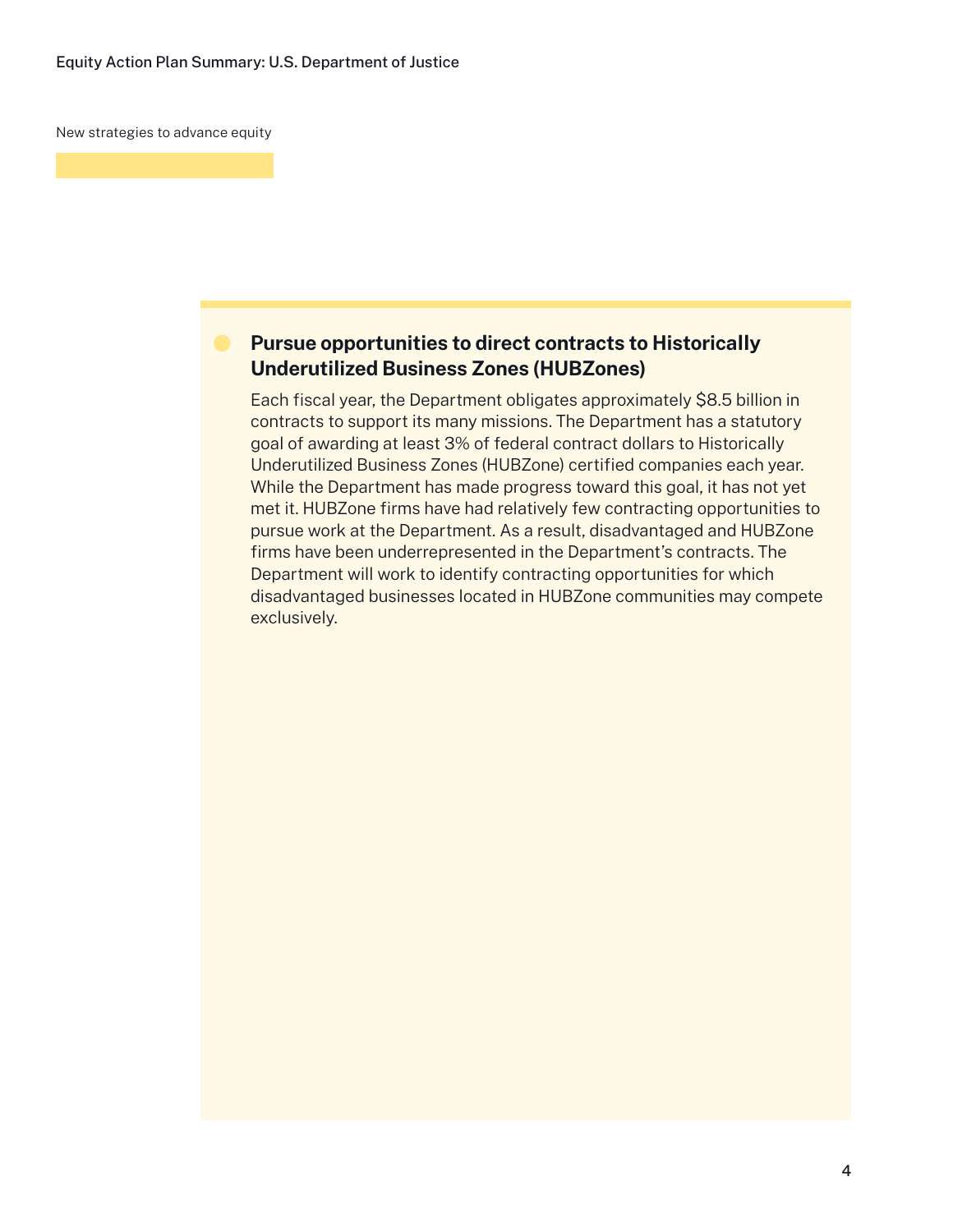# **Building on DOJ's progress**

**This equity action plan builds on DOJ's progress delivering on equity and racial justice in the first year of the Biden-Harris Administration.**

### **Responding to hate crimes and incidents**

In a May 27, 2021 memorandum, the Attorney General announced that the Department would take certain steps that "share common objectives: deterring hate crimes and bias-related incidents, addressing them when they occur, supporting those victimized by them, and reducing the pernicious effects these incidents have on our society." Among other things, the Department has assigned an Anti-Hate Coordinator, who is leading the creation and coordination of the Department's anti-hate crime and incident resources. In addition, the Federal Bureau of Investigation (FBI) designated criminal civil rights violations, which include hate crimes, as one of its highest-level national threat priorities. This change will increase resources for hate crimes prevention and investigations and makes confronting hate crimes a focus for all 56 of the FBI's field offices. Further, the Office of Justice Programs (OJP) awarded more than \$21 million to investigate and prosecute hate crimes and assist hate crime victims, a substantial increase from previous years.

## **Re-establishing the Office for Access to Justice**

On October 28, 2021, the Attorney General announced the reestablishment of the Office for Access to Justice as a standalone Department component. After an extensive review, the Attorney General issued a report identifying areas where the Department should expand its access-to-justice functions, including "enhancing the navigability of the justice system through technology, disability, language, and cultural access"; "ensuring economic opportunity and fairness"; and "pursuing racial equity as a cornerstone of access-to-justice efforts and all departmental work."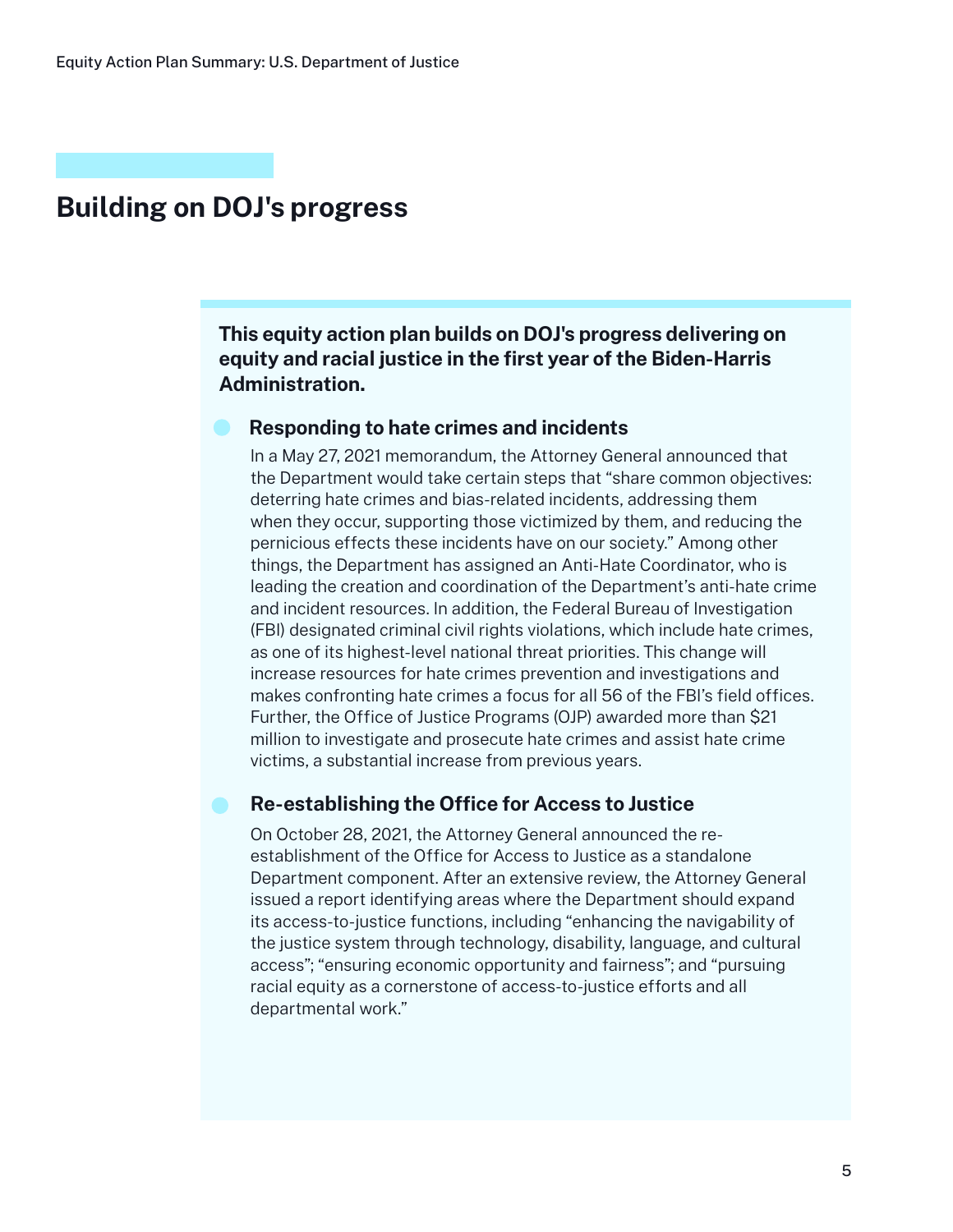Building on DOJ's progress

## **Revitalizing the Community Relations Service**

The Department is revitalizing the Community Relations Service (CRS), which works with communities in conflict to help rebuild relationships, facilitate understanding, and encourage the development of local solutions.

## **Ensuring non-discrimination in federal grants**

On September 15, 2021, to help ensure that federally funded programs are operating equitably, the Justice Department issued a memorandum directing a review of the agency's implementation and administrative enforcement of Title VI of the Civil Rights Act—which prohibits discrimination on the basis of race, color, and national origin in federally funded programs—and the non-discrimination provisions of the Omnibus Crime Control and Safe Streets Act—which prohibits discrimination on the basis of race, color, national origin, religion, and sex in connection with any program or activity funded under the statute.

## **Expanding language access**

DOJ announced on May 27, 2021, that it will appoint a Language Access Coordinator and added information to its website about reporting hate crimes in at least ten languages, including six of the most frequently spoken Asian American and Pacific Islander languages.

## **Reforming law enforcement practices**

As the Attorney General has stated, "[b]uilding trust and confidence between law enforcement and the public we serve is central to our mission at the Justice Department." The Department has announced several new policies that govern the way Department law enforcement components engage with individuals who come into contact with the criminal justice system, including limiting the use of chokeholds and carotid restraints to deadly force situations only; requiring that no-knock warrants generally be used only in situations where knocking and announcing presents a threat of physical harm; and increasing the use of body-worn cameras as